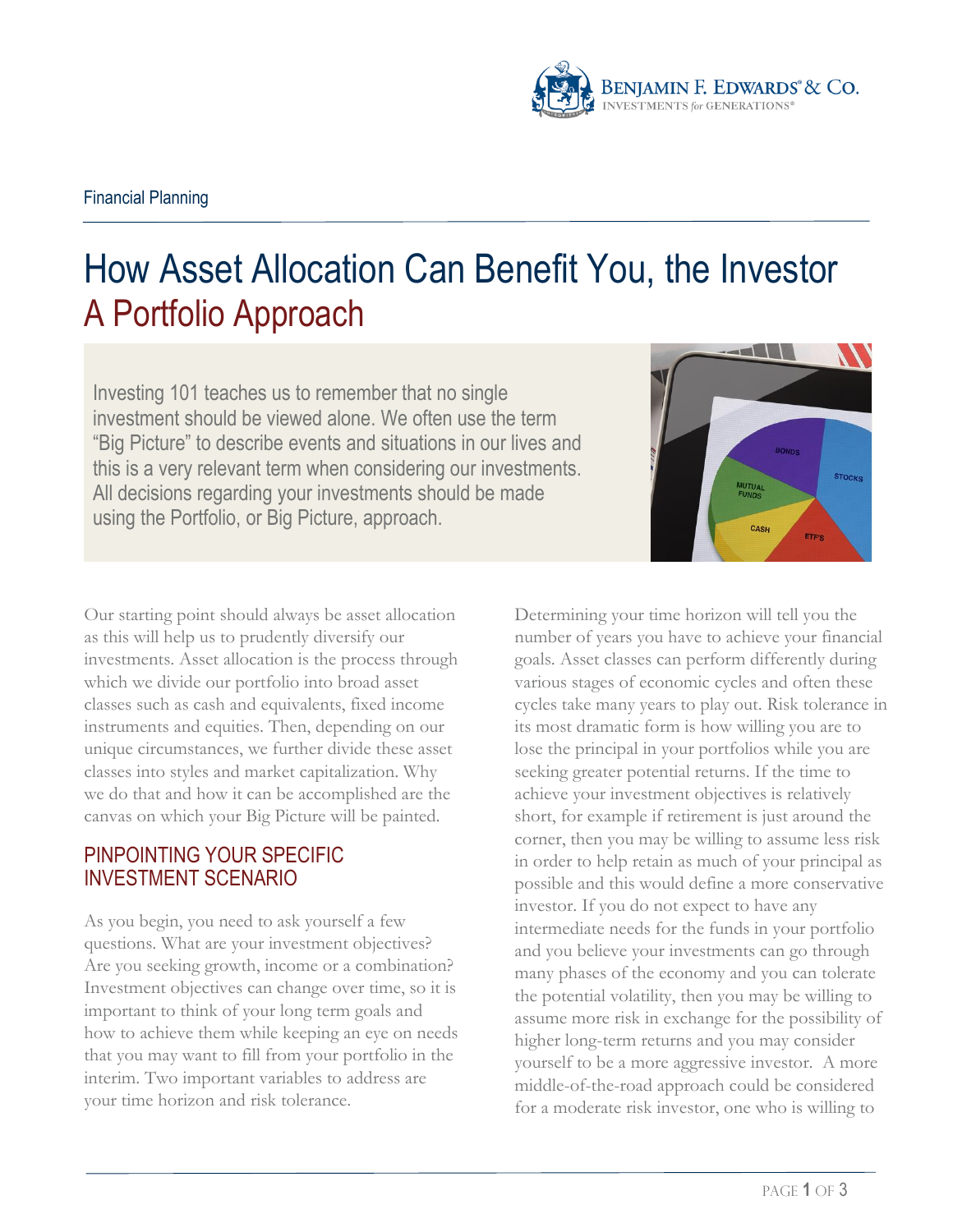

#### Financial Planning

assume some risk in exchange for the potential for a moderate amount of long-term return. One must keep in mind, however, that all investments incur risk and there is no guarantee that some or all of your investments could not be lost.

# **DIVERSIFICATION**

A combination of asset classes can help mitigate risk in your portfolio as shown when we look at longer term returns for the different asset classes. Historically, the returns for the three major asset classes (cash and equivalents, bonds and stocks) have not moved up and down at the same time, although the correlation may be more difficult to determine over shorter periods of time. When you combine asset classes, you have taken the first step to building diversification in your portfolio. In its purest form, the goal is to have a mix of investments so that if some go down in value, others will increase to help offset these declines and perhaps even produce some gains. But in order to prudently diversify a portfolio, you do not stop here.

Diversification in its most useful form requires us to look at the investments within the broad asset classes. For example, when building the bond component, we need to consider whether corporates, governments or municipals are the most suitable. An account's taxability comes into play when making these decisions as some investments are more appropriate for taxable versus tax-deferred accounts. An examination of geographic and industry diversification, bond ratings, yields and maturities and choosing those suitable for your risk tolerance are also key to building diversification within this asset class.

Diversifying within the equity sector can involve even more variables. Diversification models are essential to provide this guidance. These models take into account your risk orientation, your income needs and the growth potential you are seeking from your investments. Again, investing for the long term requires an appropriate mix of investments. Within the equity sector, this includes style (growth, value or a blend) and market capitalization (large, mid and small-cap). Growth stocks versus value stocks take into account growth rates for earnings, sales, book value, cash flow and dividend yields. Small cap stocks can have a market capitalization below \$1 billion whereas large caps can be above \$8 billion. Further diversification can be achieved by ensuring you have representation across the sectors in your equity investments. Your Benjamin F. Edwards Financial Consultant can discuss with you current sector guidance and whether there is sufficient representation across sectors. Sectors can have a number of sub-groups so it is important to spread your investment dollars across these groups.

There are two Benjamin F. Edwards reports, The Importance of Diversification and Strategic Asset Allocation Models which can help you in your quest to prudently diversify your portfolio. Included in these reports are suggestions for asset class and style, depending upon your particular investment objective and risk orientation.

### REBALANCING

You may think that once you have determined an appropriate asset allocation based on the variables discussed above that you are finished. This could not be further from the truth. Asset allocation is a process; it has no end.